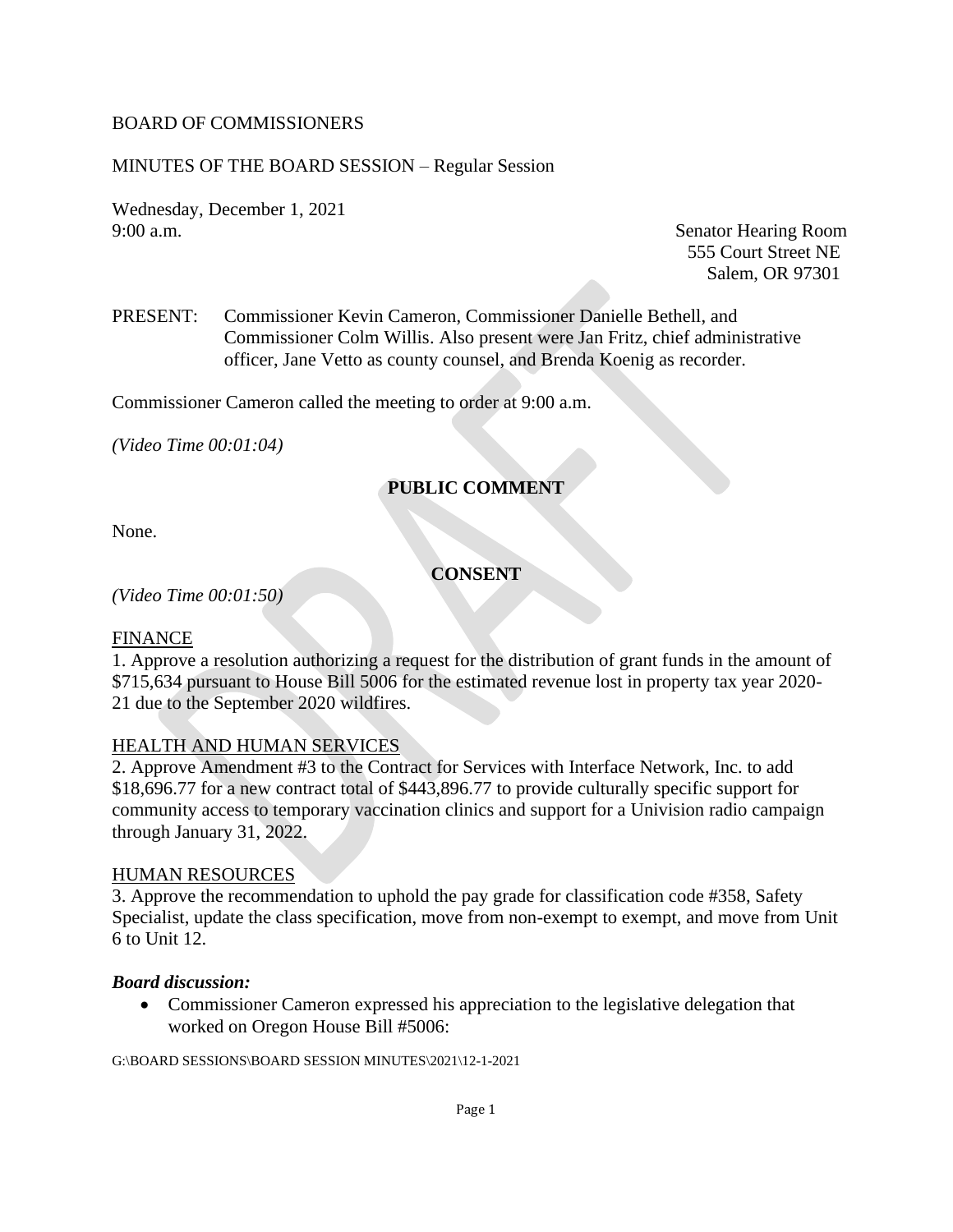o The bill appropriates funds to taxing districts that experienced revenue loss due to the 2020 wildfires.

**MOTION:** Commissioner Bethell moved for approval of the consent agenda. Seconded by Commissioner Willis; motion carried. A voice vote was unanimous.

## **ACTION**

*(Video Time 00:03:35)*

## BUSINESS SERVICES

4. Consider approval of a Purchase Order with Trane U.S., Inc. in the amount of \$1,293,317 to provide equipment, labor, and project management for the replacement of four Intellipak Rooftop Units and the upgrade of the HVAC control system through December 31, 2022. –Terry Stoner and Wesley Miller

## *Summary of presentation:*

- The Purchase Order is to replace the current Heating, Ventilation, and Air Conditioning (HVAC) system located at the Courthouse Square building:
	- o Replacement of the HVAC system is an approved capital improvement project that was budgeted in the prior budget cycle.
- The current system was installed in 1999:
	- o The life expectancy for the system was approximately 15 years; and
	- o The county has provided funding for system repairs for approximately three to four years.
- The current system is an Intellipak Rooftop Unit manufactured by Trane U.S. Inc.:
	- o Utilizing a different vendor will significantly increase the project workload and require some of the following:
		- **EXECUTE:** Structural engineering;
		- Roof work; and
		- Curb modifications.
- A new system will potentially decrease energy consumption by an estimated 14 percent;
- The replacement project will be implemented in three phases:
	- o Purchasing the equipment so that Trane can begin manufacturing;
	- o Upgrading the HVAC control system:
		- Work for this second phase is anticipated to be performed in mid-summer.
	- o Installing the equipment:
		- Work for this phase will be performed in October when temperatures are predicted to be cooler.
- Impacts to building operations are anticipated to be minimal if any.

## *Board discussion:*

- A 350-ton crane will be utilized in two phases for the HVAC system replacement:
	- o Crane operations will be performed on a weekend.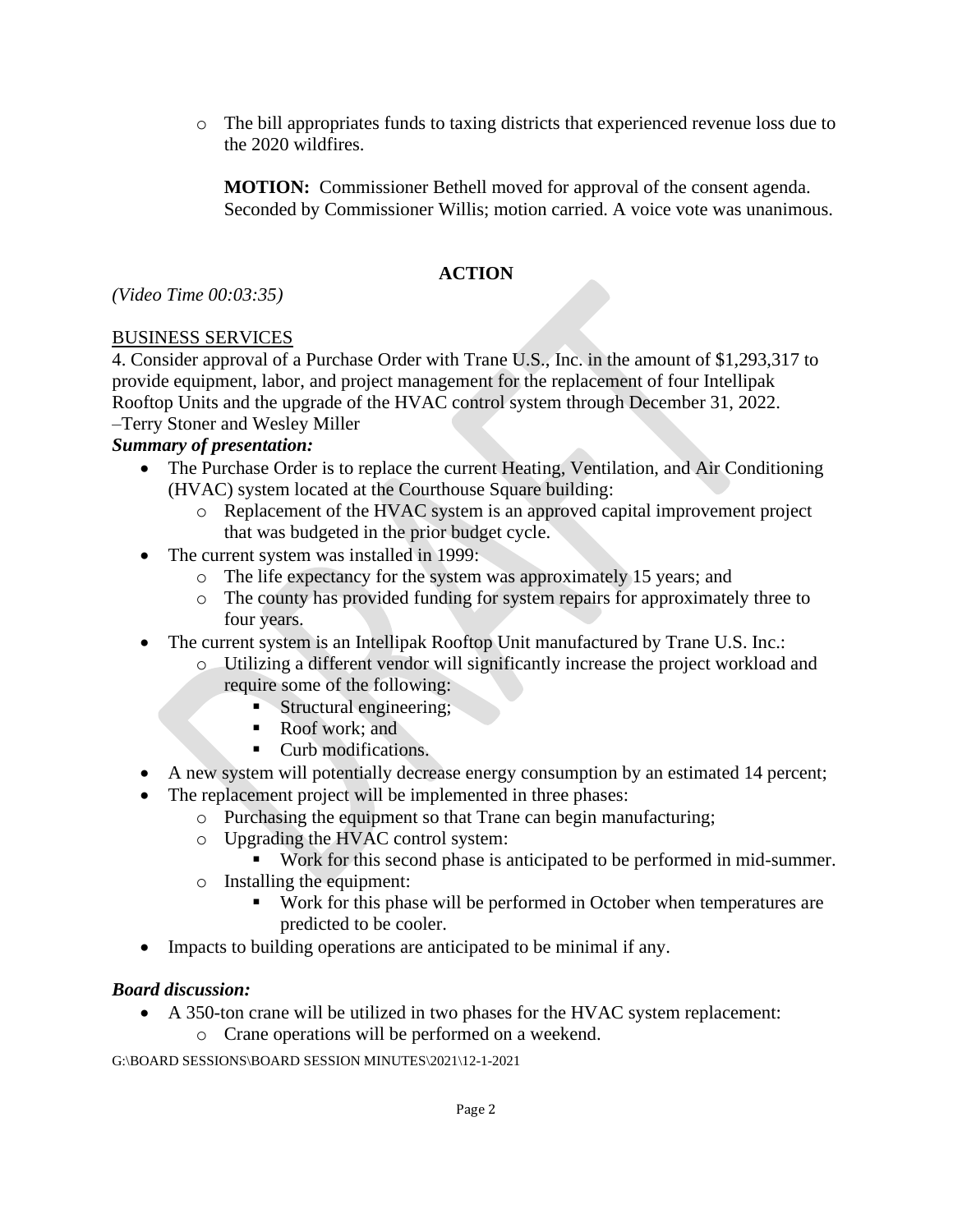- There may be no air conditioning or heat from the air handler for a couple of days in October:
	- o Outside air will be moving through the system for cooling purposes; and
	- o There will be heating capabilities within the building zones.

**MOTION:** Commissioner Willis moved to approve a Purchase Order with Trane U.S., Inc. in the amount of \$1,293,317 to provide equipment, labor, and project management for the replacement of four Intellipak Rooftop Units and the upgrade of the HVAC control system through December 31, 2022. Seconded by Commissioner Bethell; motion carried. A voice vote was unanimous.

*(Video Time 00:11:12)*

## PUBLIC WORKS

5. Consider approval of the Purchase Order with Peterson Machinery Co. in the amount of \$323,827.21 for the purchase of one 2021 CAT 950 Loader. –Brian May *Summary of presentation:* 

- Loaders are utilized for solid waste activities at some of the following county locations:
	- o The North Marion Recycling and Transfer Station; and
	- o The Brown's Island Demolition Landfill.
- The county has the option of utilizing some of the following attachments on the loader:
	- o A bucket; and
	- o A sweeper.
- The new equipment will replace the county's current 12-year-old loader located at the North Marion Recycling Facility; and
- Staff recommends approval of the Purchase Order with Peterson Machinery Company.

# *Board discussion:*

- The county's existing loader has reached its end of useful life and will not be utilized for a trade-in:
	- o The heavy equipment is incurring additional maintenance costs.
- It was suggested that the existing loader may be a useful education tool for a local college or career academy.

**MOTION:** Commissioner Bethell moved to approve the Purchase Order with Peterson Machinery Co. in the amount of \$323,827.21 for the purchase of one 2021 CAT 950 Loader. Seconded by Commissioner Willis; motion carried. A voice vote was unanimous.

*(Video Time 00:15:19)*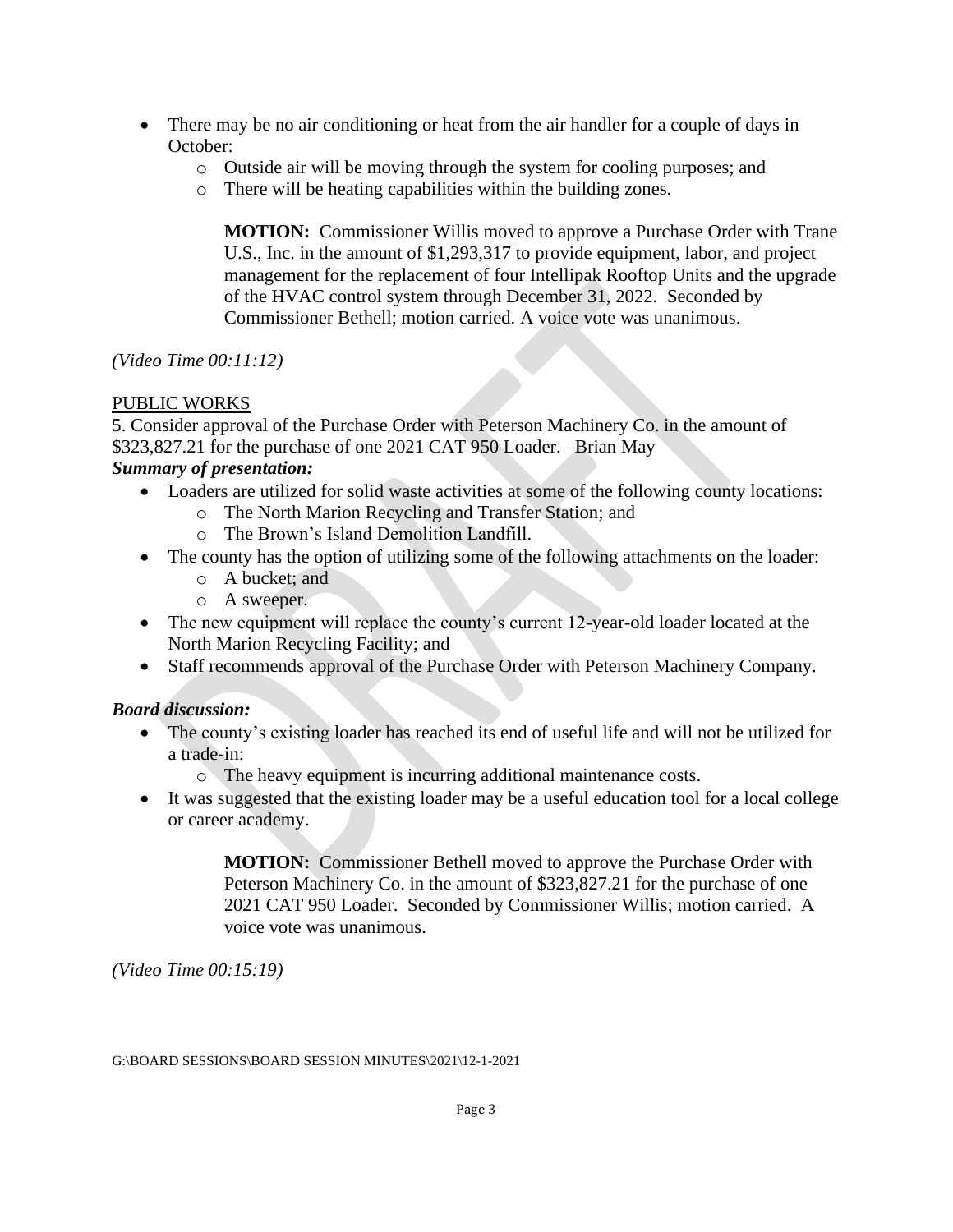#### SHERIFF'S OFFICE

6. Consider approval of the incoming funds Intergovernmental Agreement with the Oregon Department of Corrections in the amount of \$515,104 for the 2021 through 2023 Family Sentencing Alternative Pilot Program retroactive from July 1, 2021, through June 30, 2023. –Commander Kevin Karvandi

## *Summary of presentation:*

- The county has two primary prison diversion programs:
	- o The Family Sentencing Alternative Pilot (FSAP) program; and
	- o The Marion County Senate Bill (SB) 416 Prison Diversion Pilot Program:
		- The Oregon Department of Corrections (DOC) administers grants to counties for the purpose of providing programs that divert correction clients with primary custody of minor children, from prison to probation and community supervision.
- The program is a collaborative effort between the following entities:
	- o The Marion County Sheriff's Office (MCSO);
	- o The Marion County District Attorney's Office;
	- o Marion County courts;
	- o Bridgeway Recovery Services; and
	- o The Oregon Department of Human Services.
	- The program provides some of the following:
		- o Wrap-around treatment services;
			- o Mentoring; and
			- o Employment services.
- Program benefits include:
	- o Keeps families together;
	- o Promotes reunification of families;
	- o Assists with preventing youth from entering the foster care system;
	- o Reduces foster care utilization; and
	- o Reduces recidivism.
- The program holds offenders accountable;
- The IGA provides funding for the following:
	- o One parole and probation deputy;
	- o A certified alcohol and drug counselor through Bridgeway Recovery Services; and
	- o A certified recovery mentor that provides for the following:
		- Substance abuse programming; and
		- Pro-social mentoring assistance.
- The IGA term date is retroactive to July 1, 2021, through June 30, 2023.

#### *Board discussion:*

- The program was started in 2016;
- The average case load is around 30 at any given time;
- Recidivism rates have decreased: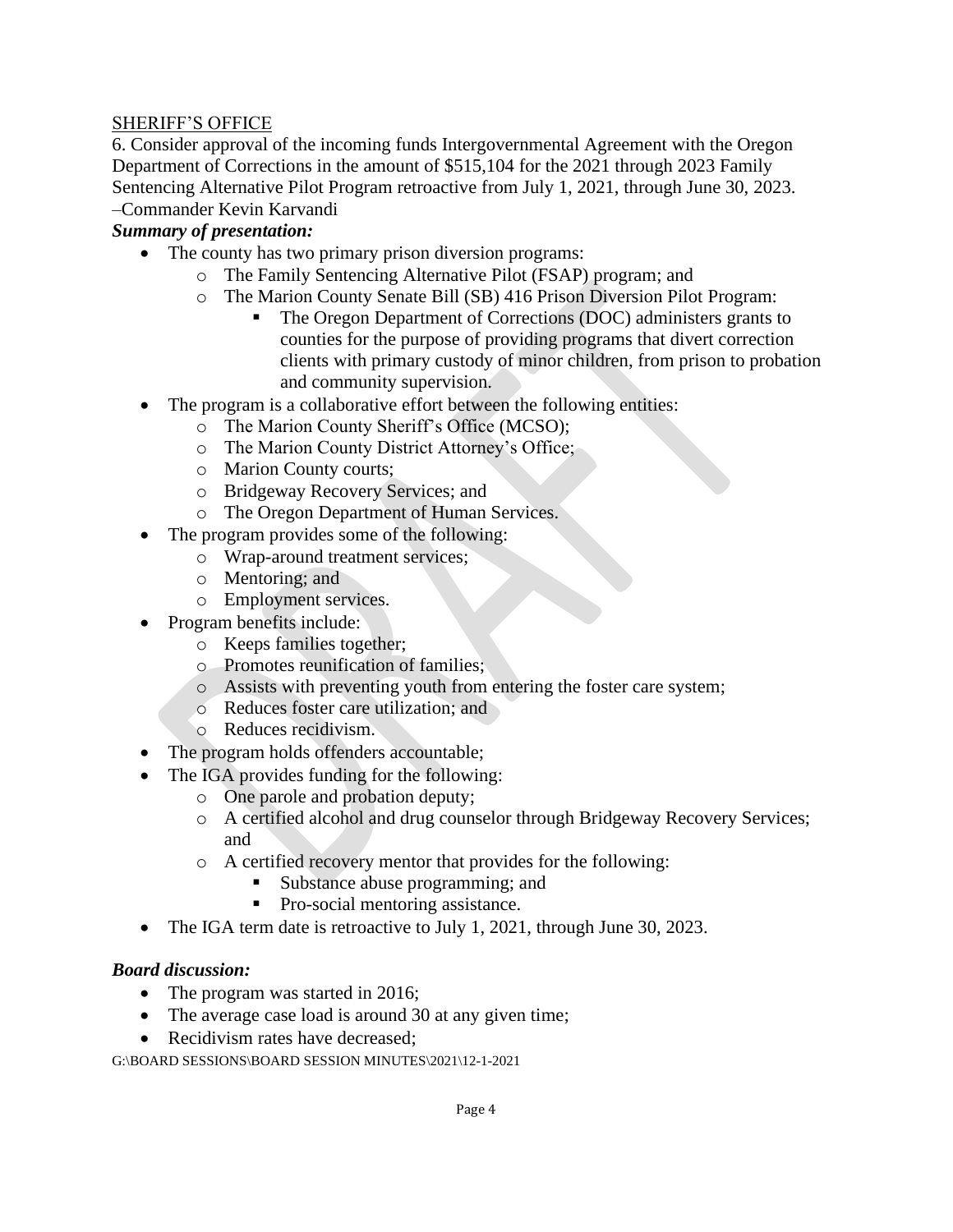- The following four metrics are the primary focus for defining and tracking recidivism:
	- o Any new arrest;
	- o Any new felony conviction;
	- o Any new misdemeanor felony; and
	- o Any new incarceration.
- A joint report produced by DOC and Oregon Department of Human Services (ODHS) was released in 2020 that outlined some of the following:
	- o Reduction rates for the five counties participating in the program;
	- o Preliminary data;
	- o Statewide cases; and
	- o Length of time in foster care for children of individuals participating in the program:
		- **•** The children of individuals in the program average an estimated 674 days in foster care; and
		- The children of individuals that are incarcerated can average 1,000 days or more in foster care.
- The MCSO maintains data tracking recidivism rates within the county;
- Funding for the program has been consistent every year since the program's inception;
- There is an assessment process to determine eligibility for individuals participating in the program:
	- o Participants need to show they are motivated and willing to comply with meeting the program's goals; or
	- o Individuals that are not complying with program requirements may have to serve the original prison sentence that was imposed.

**MOTION:** Commissioner Willis moved to approve the incoming funds Intergovernmental Agreement with the Oregon Department of Corrections in the amount of \$515,104 for the 2021 through 2023 Family Sentencing Alternative Pilot Program retroactive from July 1, 2021, through June 30, 2023. Seconded by Commissioner Bethell; motion carried. A voice vote was unanimous.

*(Video Time 00:25:26)* Commissioner Willis read the calendar.

*(Video Time 00:29:27)*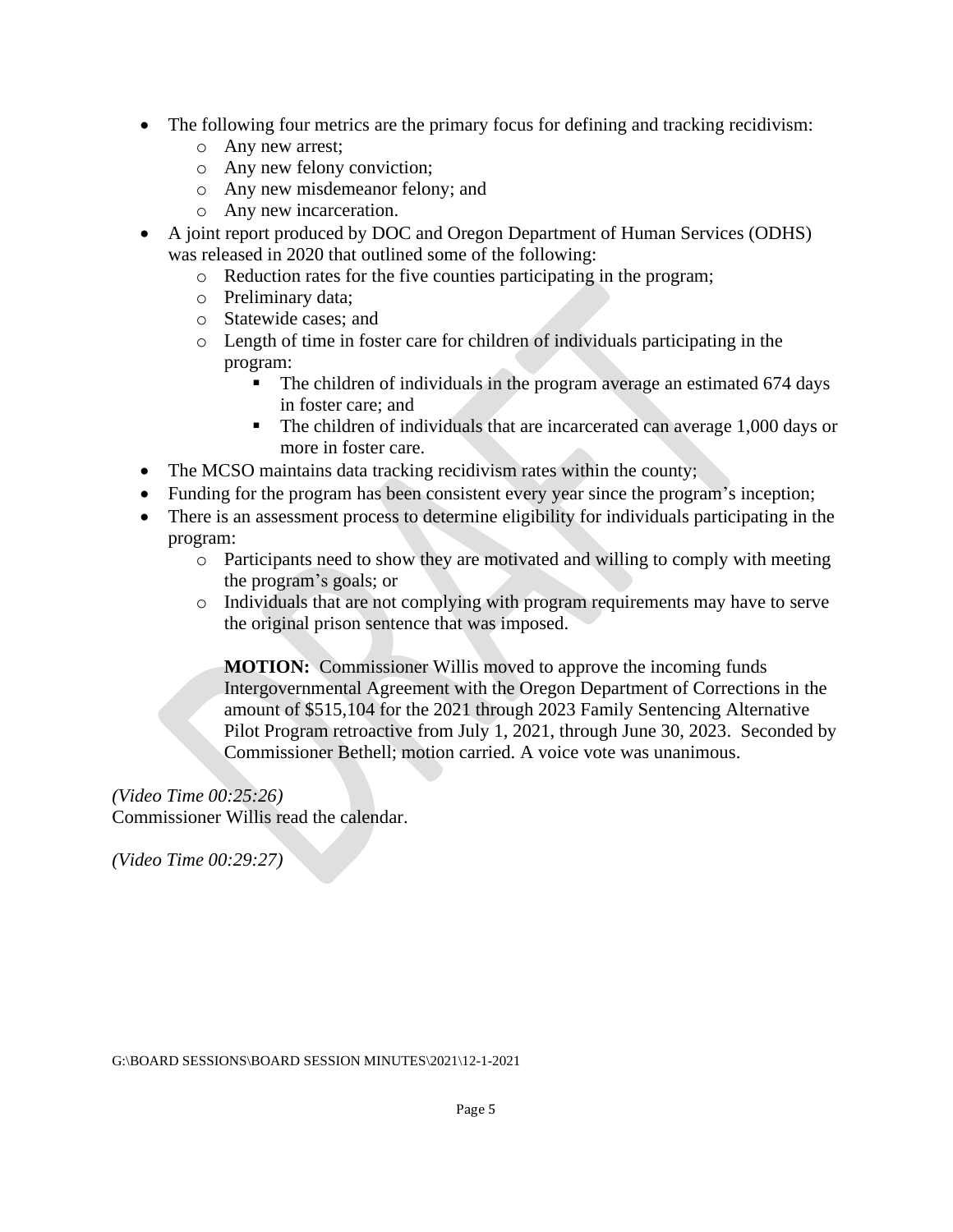#### **PUBLIC HEARINGS 9:30 A.M.**

## PUBLIC WORKS

A. Public hearing to consider Zone Change/Comprehensive Plan Amendment (ZC/CP) Case #21-007/Deep Lake Investments, LLC. –Alyssa Schrems *Summary of presentation:* 

Alyssa Schrems:

- The applicant is requesting the following:
	- o To change the comprehensive plan designation from Rural Residential to Commercial; and
	- o Change the zoning designation from Acreage Residential (AR) to Community Commercial (CC).
- The 0.16-acre parcel is located on Brooklake Road N.E. in Brooks, Oregon; and
- The parcel is within the Brooks-Hopmere community planning area of Marion County.

## *Testimony:*

## *Support:*

Raymond Reid:

- Mr. Reid is an attorney representing the applicant;
- The application was thoroughly reviewed and considered by the Marion County hearings officer;
- The hearings officer's findings and report indicates that the application satisfies all relevant standards and criteria; and
- Mr. Reid recommended approval of the application.

# *Board discussion:*

- There are three options for Community Commercial (CC) permitted uses:
	- o Option A is for all communities:
		- These are permitted uses allowed in any of the county's CC zones regardless of location.
	- o Option B is also for all communities; and
	- o Option C is for Brooks-Hopmere specifically and entails some of the following:
		- **■** Used motor vehicle sales; and
		- Conditional uses that are still allowed but are subject to an additional land use process.
- Brooks-Hopmere is considered an urban, unincorporated community:
	- o Some available services are provided for the community.
- The lot size is not big and may impact a maximum 8,000 square foot limit that is allowed by code for a structure:
	- o There is a potential to build a two-story structure with each story having a maximum of 4,000 square feet of floor space;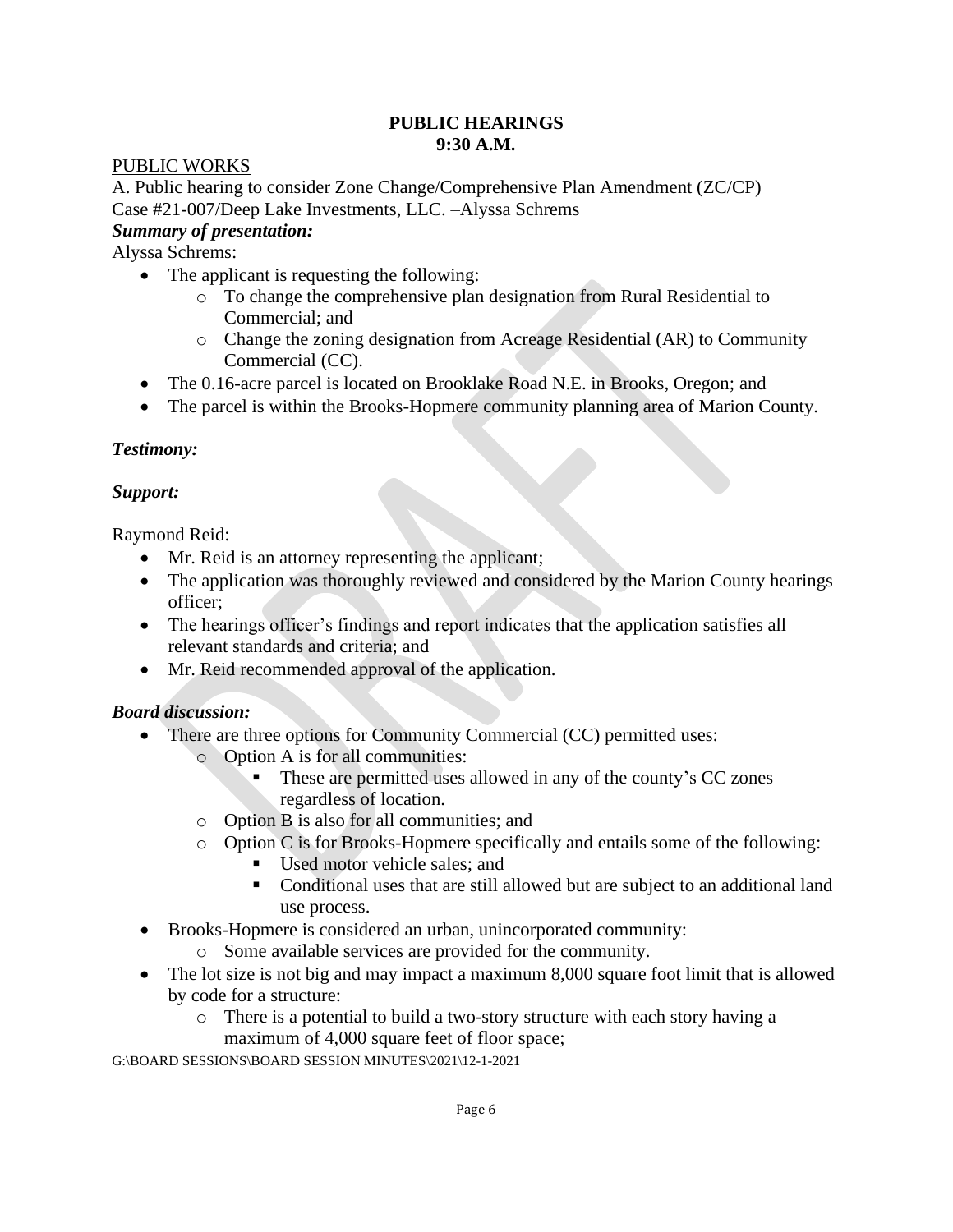- o Height restrictions allowed for a structure are 35 feet;
- o A structure containing a daylight basement in addition to two stories may be approximately 35 feet; and
- o The structure is subject to setbacks.
- Mr. Reid expressed that an existing structure is already located on the property:
	- o The structure is being modified for office space;
	- o The office space will be compatible with the business that is going to be conducted on the property; and
	- o No additional square footage will be added to the structure.

**MOTION:** Commissioner Willis moved to close the public hearing and approve the request to change the comprehensive plan designation from Rural Residential to Community Commercial; and change the zone from Acreage Residential to Community Commercial on a parcel that is 0.16 acres, located at 4965 Brooklake Road NE in the City of Salem. Seconded by Commissioner Bethell; motion carried. A voice vote was unanimous.

## *(Video Time 00:36:13)*

B. Public hearing to consider Zone Change/Comprehensive Plan Amendment (ZC/CP) Case #21-008/Snow and Kerley Properties, LLC. –Brandon Reich

## *Summary of presentation:*

Brandon Reich:

- The applicant is requesting the following:
	- o To change the comprehensive plan designation from Developing Residential to Multi-Family Residential (RM); and
	- o Change the zone from Urban Development (UD) to a Limited Multi-Family Residential (RL).
- The county has two classification options for a multi-family designation:
	- o A multi-family designation; and
	- o A limited multi-family designation.
- The 0.18-acre parcel is located at the 300 block of Gwendolyn Loop NE in Salem, Oregon;
- Properties located to the south and the west are zoned (RL):
	- o Most of the properties have been developed with duplexes.
- Property located to the east and the north is zoned Single Family Residential (RS):
	- o Most of the properties have been developed with single-family dwellings.
- Staff has received comments from various governmental agencies;
- The hearings officer conducted a public hearing on October 7, 2021;
- On October 25, 2021, the hearings officer recommended the Board of Commissioners approve the application request subject to conditions;
- The hearings officer found that the applicant satisfied all the relevant approval criteria for the following: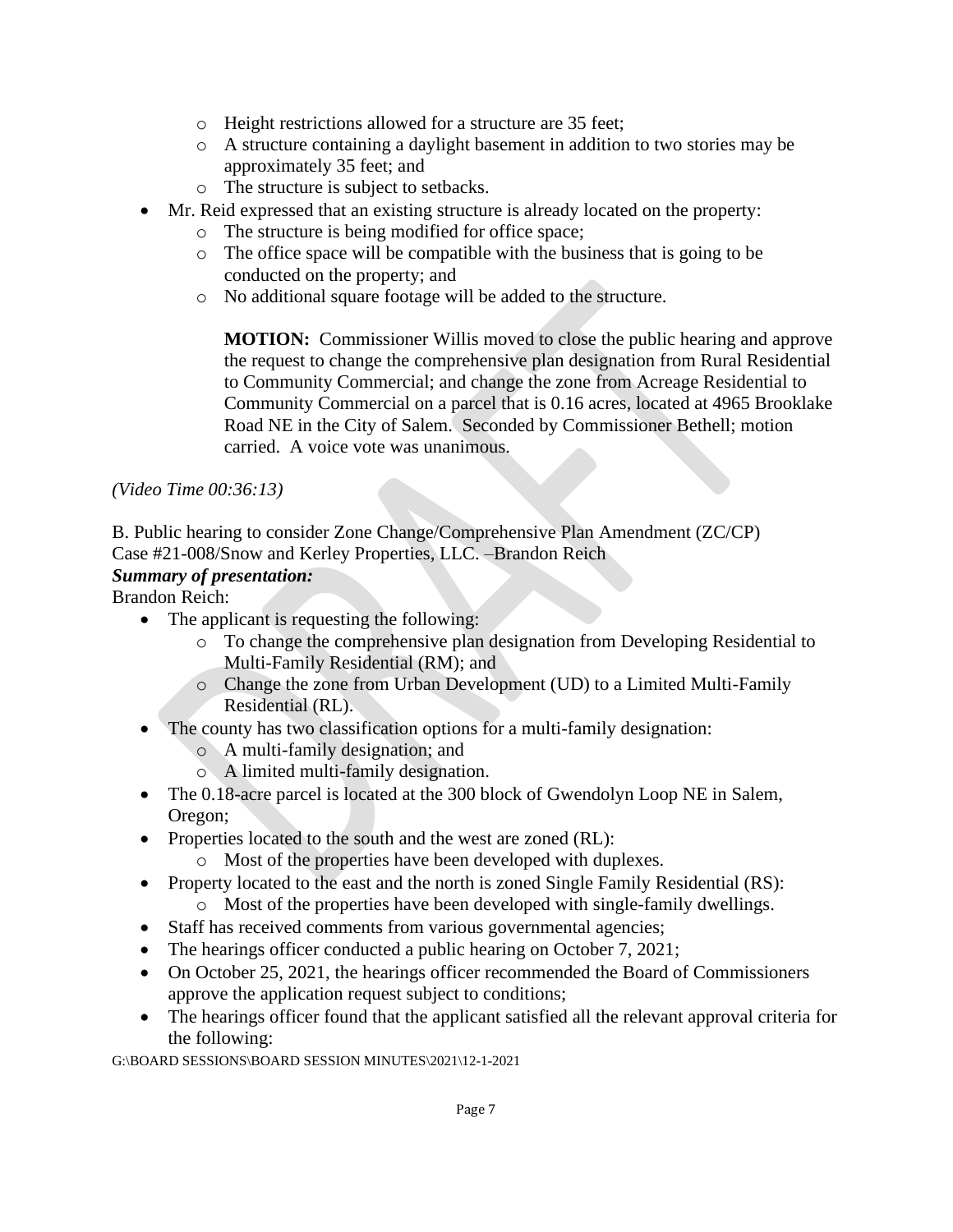- o The comprehensive plan; and
- o The zone change.

## *Board discussion:*

- The difference between an RM zone and an RL zone entails some of the following:
	- o An RM zone has apartment structures on the property; and
	- o An RL zone does not allow for apartments, but can have some of the following structure options:
		- A duplex:
			- Currently a duplex structure in a single-family zone must be located on a corner lot.
		- $\blacksquare$  A triplex;
		- A fourplex; or
		- A zero-lot land dwelling which is similar to a townhome.
- An RL zone has a higher density standard;
- The density for a Single Family Residential (RS) is essentially one home for every 4,000 square feet:
- The density for RL zone allows for one structure for every 3,000 square feet:
	- o Generally developing a lot at this density would require a structure to have two stories.
- An RM zone can entail parking and landscaping requirements; and
- The property is located far from the City of Salem limits:
	- o Currently there is no possibility of being annexed into city limits.

# *Testimony:*

# *Support:*

Britany Randall:

- Ms. Randall is the land use planner for the applicant;
- The property is approximately 7,000 square feet in size:
	- o This is the required minimum for a duplex lot.
- The applicant would like to continue and complete a duplex development on the westerly portion of Gwendolyn Loop NE;
- Properties to the south may have a conflict between the zoning and the comprehensive plan designations:
	- o Ms. Randall feels the conflict will not affect the applicant's request.
- The applicant's lot is currently vacant:
	- o The applicant in requesting to install a duplex structure on the lot; and
	- o The structure's appearance would be similar to other structures that are located directly south of the applicant's property.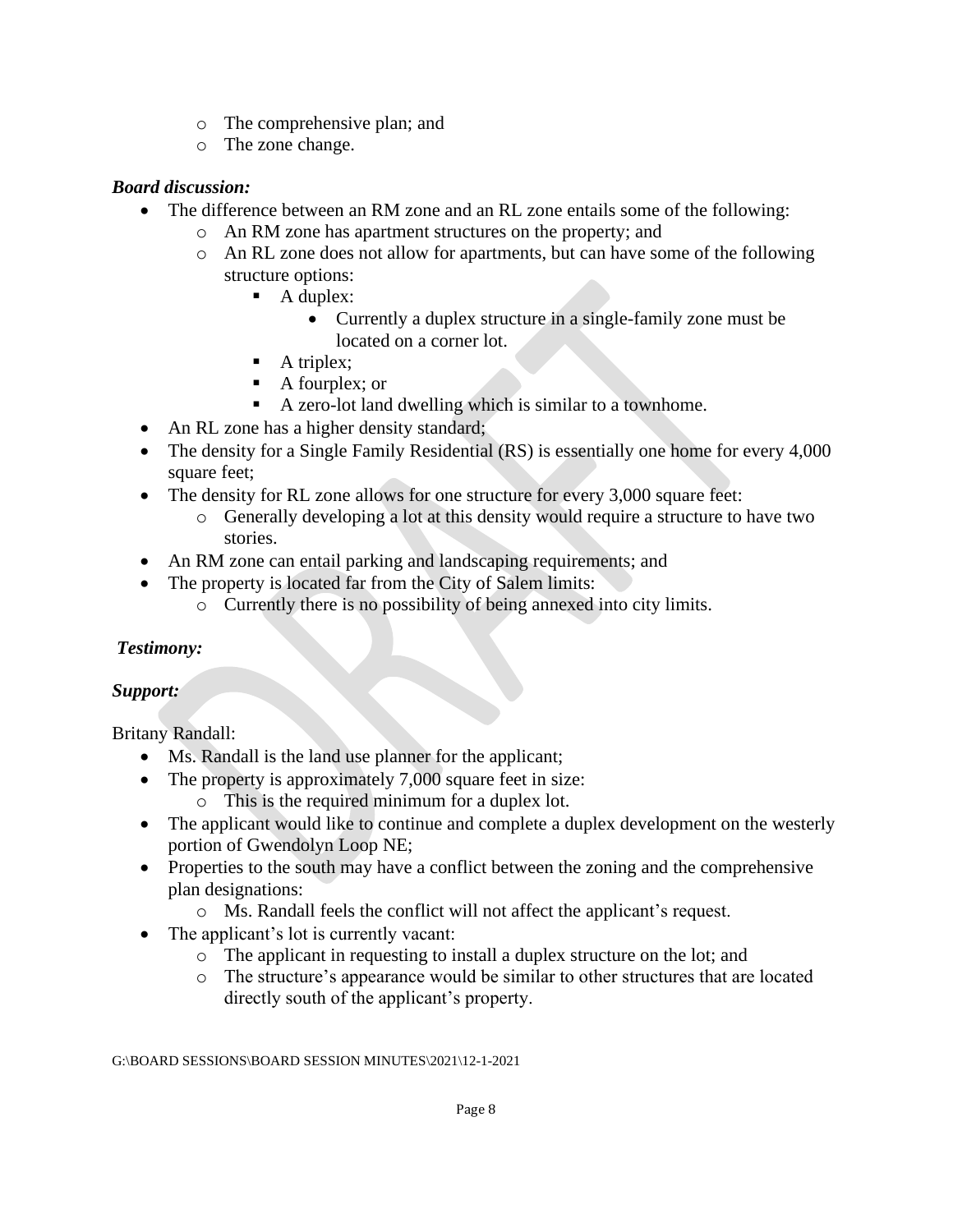Larinda Peterson:

- Ms. Peterson is the applicant's project manager overseeing the site's development;
- Ms. Peterson expressed she is speaking on behalf of the proprietor of Snow and Kerley Properties, LLC, the property's landowner:
	- o The company has a history of purchasing and improving properties located within Marion County and the City of Salem;
	- o The landowner is well known for some of the following:
		- Holding onto properties long-term; and
		- **•** Providing continued property maintenance and improvements to preserve quality and upkeep.
	- o The established property management company is fully equipped with staff and has funding available to perform necessary repairs;
	- o The company's properties provide competitive rental rates;
	- $\circ$  The site's building design is consistent in style with other existing structures located within the neighborhood; and
	- o The property owner is prepared to complete the project in a timely manner.

Brandon Reich:

- The county is coordinating with the City of Salem regarding the updating of the comprehensive plan and the zoning:
	- o The city's comprehensive plan may not be up to date:
		- The county's failure to submit some ordinances to the city may have impacted the city's comprehensive plan updating; or
		- $\blacksquare$  The city may not have utilized the county's ordinances when they were submitted.
- Mr. Reich expressed the following:
	- o The properties in the area are developed;
	- o They have land uses;
	- o Zoning has been applied;
	- o There is no critical issue with the comprehensive plan; and
	- $\circ$  It is important for the county to coordinate with the city when property owners with bare land want to develop the property and potentially annex the property into the city limits.

## *Board discussion:*

- The city is only in charge of the comprehensive plan when the property is located within the city limits:
	- o The county implements the comprehensive plan when the property is located outside the city limits; and
	- o There is no issue with the comprehensive plan for the applicant's property.